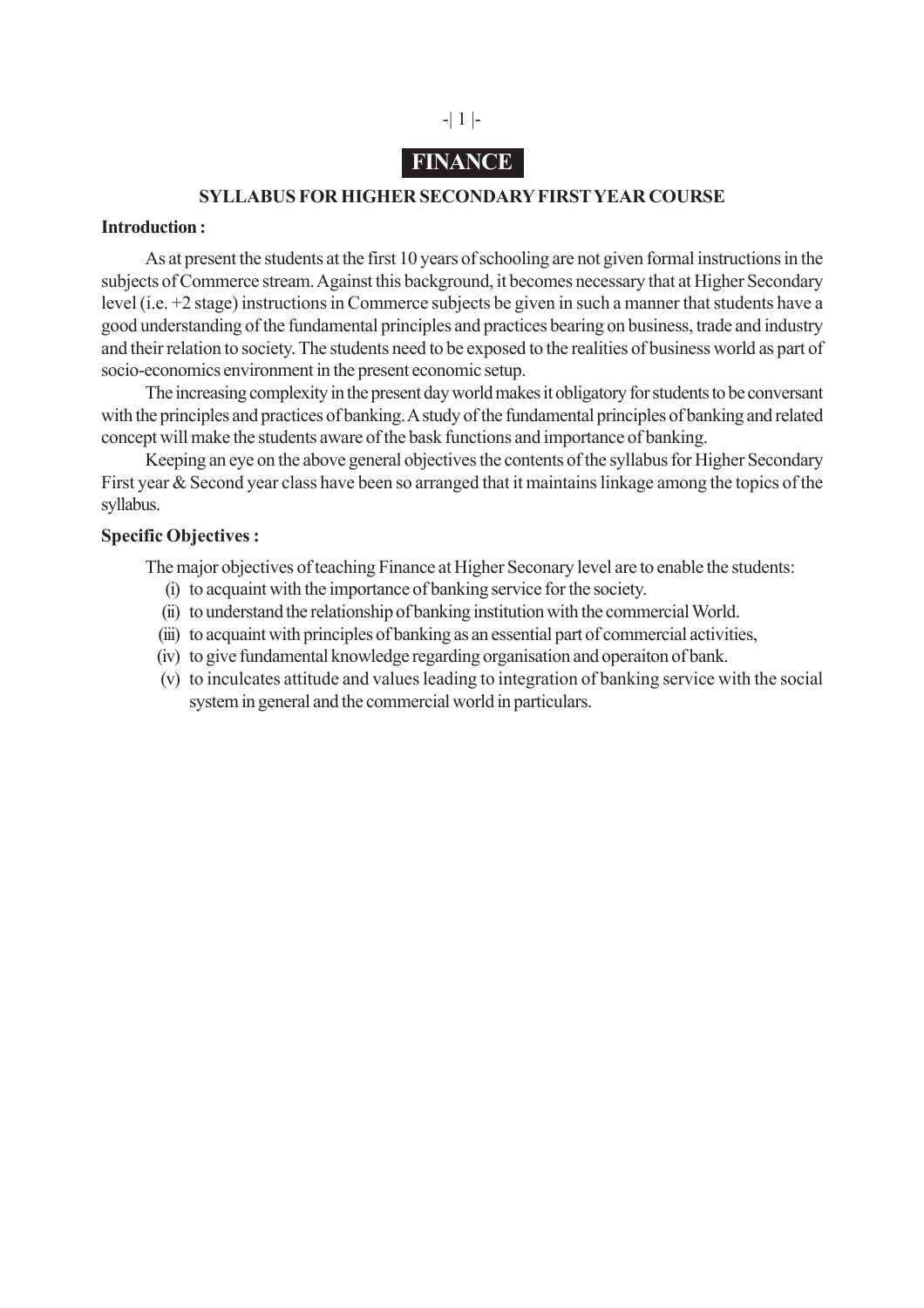# **FINANCE**

-| 2 |-

### **SYLLABUS FOR HIGHER SECONDARY FIRST YEAR COURSE**

#### **One Paper Time : Three hours Marks : 100**

**Unitwise Distribution of Marks & Periods :**

| Unit   | <b>Topics</b>                     |               | <b>Marks</b> | <b>Periods</b> |
|--------|-----------------------------------|---------------|--------------|----------------|
| Unit-1 | Nature and organization of Bank   |               | 20           | 35             |
| Unit-2 | Associated concepts               |               | 15           | 30             |
| Unit-3 | Different types of Banks          |               | 20           | 35             |
| Unit-4 | <b>Functions of Central Banks</b> |               | 20           | 35             |
| Unit-5 | Different types of Bank accounts  |               | 15           | 25             |
| Unit-6 | Different types of customer       |               | 10           | 20             |
|        |                                   | <b>Total:</b> | 100          | 180            |

### **Unitwise Distribution of Course contents:**

#### Unit-1 : Nature and organization of Bank : Marks : 20

Evolution, origin and growth of Banking. Definition of Bank, Functions of Bank, Creation of credit by commercial Bank and its limitation.

External and internal organization of commercial banks, Management, Capital License, Branch opening, Cash reserve Ratio, Loans and Advances, Different Department of Banks .

#### Unit-2 : Associated Concepts : **Marks** : 15

Meaning of Barter, Basic difficulties of Barter, meaning and affects of Inflation. Trade Cycle, characteristics and phases of trade cycle.

### Unit-3 : Different types of Banks : **Marks** : 20

Central Bank, Commercial Bank, Retail Banking, Exchange Bank, Regional Rural Bank. Investment Bank, Development Bank, Co-operative Bank, Agricultural Bank, Indigenous Bank, Savings Bank, Land Development Bank, International Bank. Export-Import Bank, Difference between Central, commercia! and. cooperative. Banks.

### **Unit-4 : Function of Central Bank : Marks : 20**

Basic knowledge of the following :

Note issue, Bankers Bank, Government Bank, Lender of last resort, Custodian of foreign exchange reserve, Acting as clearing house, Controller of Credit, Bank rate, Open market operation, Variable reserve ratio, Margin requirements, Rationing of credit, Moral suation, Inspection and Supervision of Banks.

### Unit-5 : Different types of Bank accounts : **Marks** : 15

Meaning of Banker and customer, Different types of Bank accounts, opening and operation of